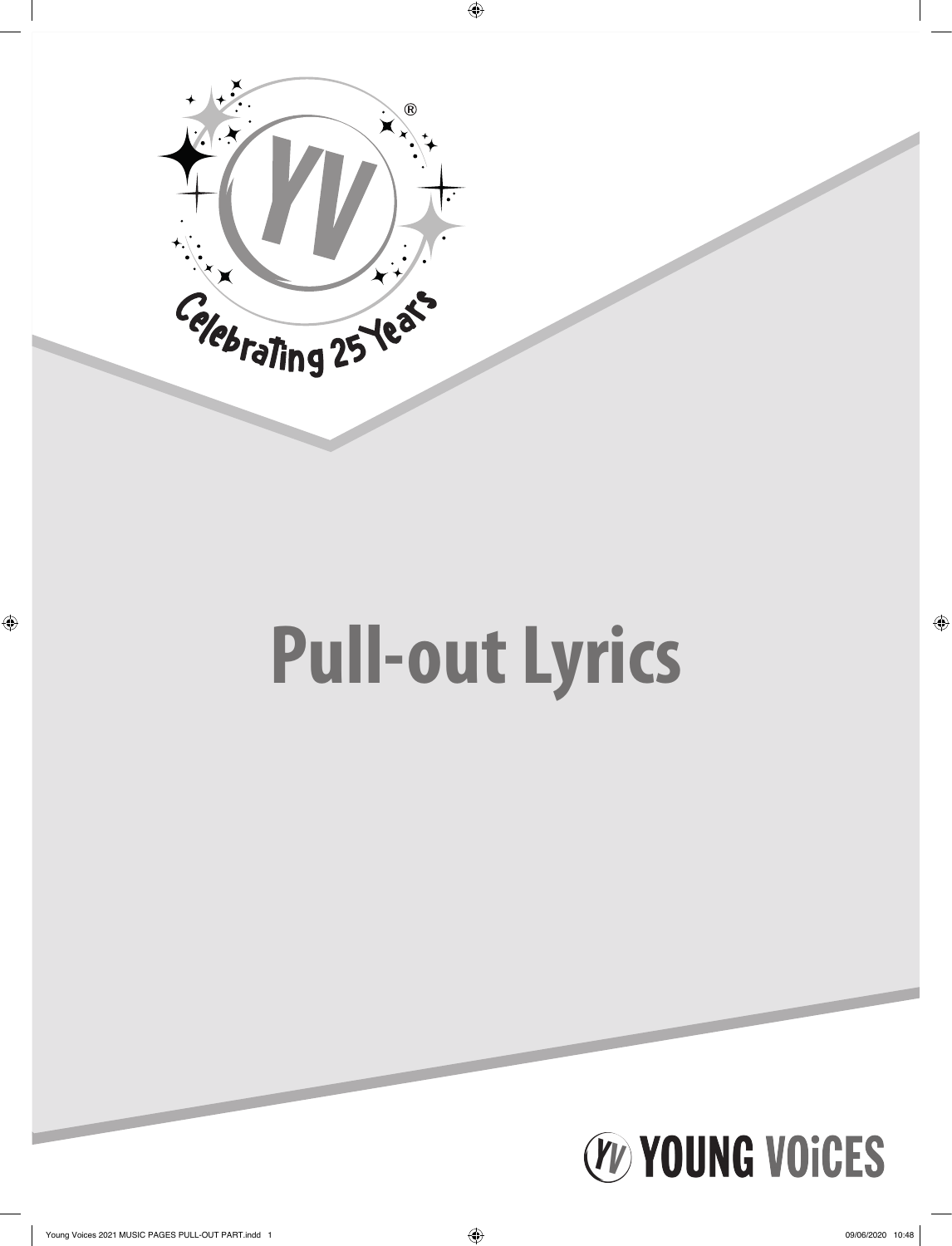

**Words and Music by Carl Orff**

#### **LYRICS**

O fortuna, velut luna, statu variabilis.

Sors salutis et virtutis michi nunc contraria, est affectus et defectus semper in angaria.

Hac in hora sine mora corde pulsum tangite: quod per sortem sternit fortem, mecum omnes plangite!

#### **TRANSLITERATIONS**

Oh for toon' ah, veh' loot loo' nah, stah' too vah ree ah'bee lees.

sohrs sah loo' tees eht veer too' tees mee' Xee noonk kohn trah ree' ah, ehst ah fehk' toos eht deh fehk' toos sehm' pehr een ahn gah ree' ah.

hahk een hoh' rah see'neh moh' rah kohr' deh pool' soom tahn gee' teh: kvohd pehr sohr' tehm stehr' neet fohr' tehm, meh' koom ohm' nehs plahn gee' teh!

© 1937 (Renewed 1965) Schott Musik GmbH & Co. KG, Mainz International Copyright Secured All Rights Reserved

## **THE LION KING**  MEDLEY

#### **CIRCLE OF LIFE**

Nants'ngonyama bakithi Baba. 'Ngonyama. Nants'ngonyama bakithi Baba. 'Ngonyama, 'Ngonyama.

From the day we arrive on the planet and blinking step into the sun. There's more to see than can ever be seen, more to do than can ever be done. There's far too much to take in here, more to find than can ever be found; but the sun rolling high through the sapphire sky keeps great and small on the endless round.

It's the circle of life, and it moves us all through despair and hope, through faith and love. 'Til we find our place, on the path unwinding in the circle, the circle of life.

#### **CIRCLE OF LIFE** from THE LION KING

Music by Elton John Lyrics by Tim Rice © 1994 Wonderland Music Company, Inc. All Rights Reserved. Used by Permission.

#### **I JUST CAN'T WAIT TO BE KING**

from THE LION KING Music by Elton John Lyrics by Tim Rice © 1994 Wonderland Music Company, Inc. All Rights Reserved. Used by Permission.

#### **HAKUNA MATATA** from THE LION KING

Music by Elton John Lyrics by Tim Rice © 1994 Wonderland Music Company, Inc. All Rights Reserved. Used by Permission.

#### **THE LION SLEEPS TONIGHT**

New Lyrics and Revised Music by George David Weiss, Luigi Creatore and Hugo Peretti Copyright © 1961 Abilene Music, Luigi Creatore Music, HJP Music and Hugo Peretti Music Copyright Renewed<br>All Rights for Abilene Music and Luigi Creatore Music Administered by Concord Sounds<br>C/O Concord Music Publishing<br>All Rights for HJP Music and Hugo Peretti Music Administered by Steve Peter Music<br>All Righ

#### **SHADOWLAND**

**from THE LION KING THE BROADWAY MUSICAL** Music by Lebo M and Hans Zimmer<br>Lyrics by Mark Mancina and Lebo M<br>© 1997 Walt Disney Music Company and Wonderland Music Company, Inc<br>All Rights Reserved. Used by Permission.

> **KING OF PRIDE ROCK** from THE LION KING Music by Hans Zimmer © 1994 Wonderland Music Company, Inc. All Rights Reserved. Used by Permission.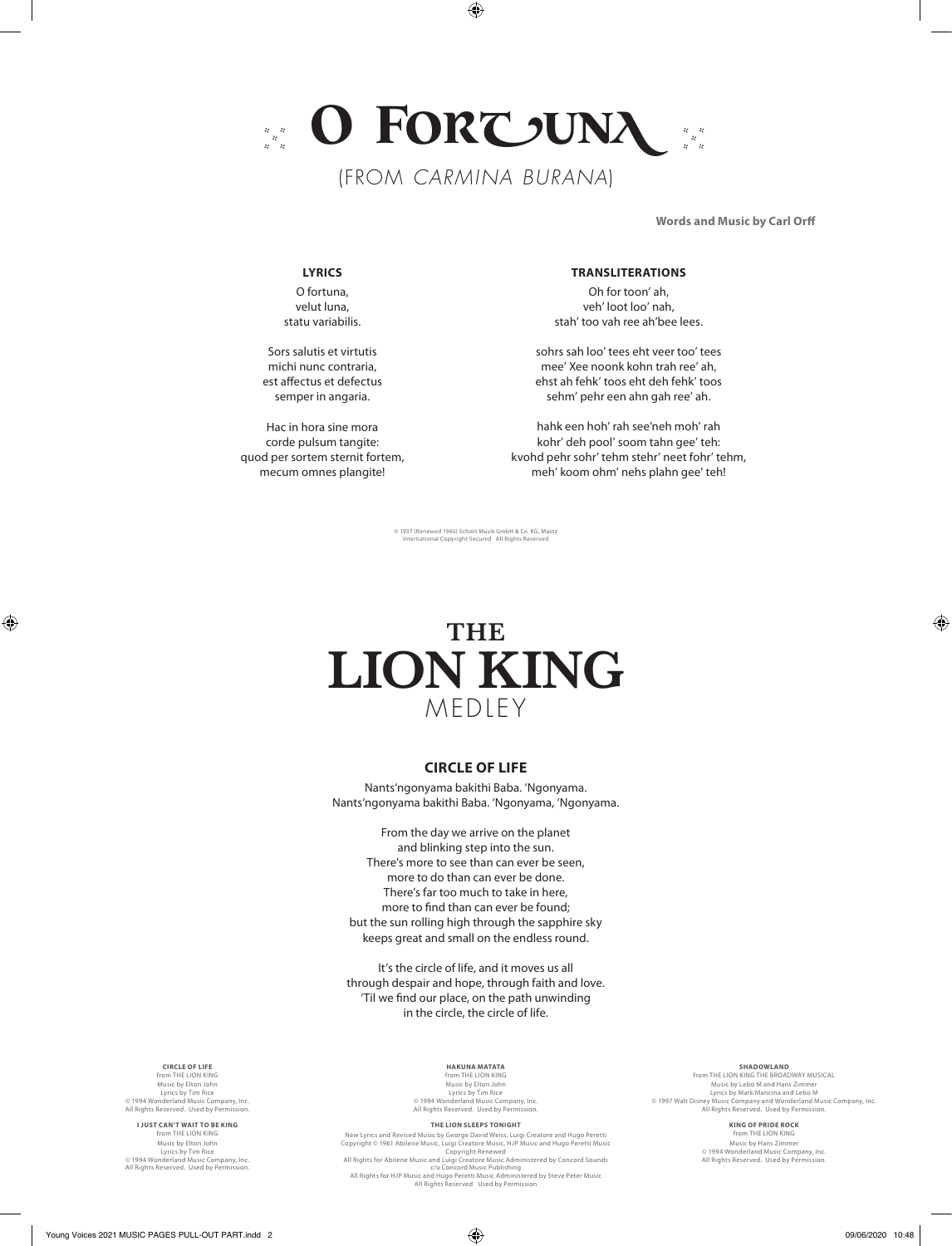## **THE LION KING** MEDIFY continued

#### **I JUST CAN'T WAIT TO BE KING**

### **PART 1**

I'm gonna be a mighty king, so enemies beware! I'm gonna be the 'mane' event, like no King was before, I'm brushing up on looking down, I'm working on my ROAR! **PART 2**

Well I've never seen a King of beasts with quite so little hair!

Thus far a rather uninspiring thing.

Oh, I just can't wait to be King!

#### **PART 1**

Everybody look left, Everywhere you look I'm

**PART 2** Everybody look right, standing in the spotlight.

Let every creature go for broke and sing, Let's hear it in the herd and on the wing, it's gonna be King Simba's finest fling. Oh, I just can't wait to be King!

#### **HAKUNA MATATA**

Hakuna Matata, what a wonderful phrase. Hakuna Matata, ain't no passing craze. It means no worries for the rest of your days. It's our problem free philosophy, Hakuna Matata. Hakuna Matata, Hakuna Matata.

#### **THE LION SLEEPS TONIGHT**

A-wimoweh, a-wimoweh, a-wimoweh, a-wimoweh, a-wimoweh, a-wimoweh, a-wimoweh, a-wimoweh, a-wimoweh, a-wimoweh, a-wimoweh, a-wimoweh.

In the jungle, the mighty jungle, the lion sleeps tonight. In the jungle, the mighty jungle, the lion sleeps tonight.

#### **PART 1**

A-ooh, ooh, wimoweh! A-ooh, ooh, wimoweh! A-wimoweh, a-wimoweh, a-wimoweh, a-wimoweh, a-wimoweh, a-wimoweh, a-wimoweh, a-wimoweh, a-wimoweh, a-wimoweh, a-wimoweh, a-wimoweh, a-wimoweh, a-wimoweh, a-wimoweh.

#### **PART 2**

A-wimoweh, a-wimoweh, a-wimoweh, a-wimoweh, a-wimoweh, a-wimoweh, a-wimoweh, a-wimoweh, a-wimoweh, a-wimoweh, a-wimoweh, a-wimoweh, a-wimoweh, a-wimoweh, a-wimoweh, a-wimo... A-ooh, ooh, wimoweh! A-ooh, ooh, wimoweh!

#### **SHADOWLAND**

And where the journey may lead you, let this prayer be your guide. Though it may take you so far away, always remember your Pride.

#### **KING OF PRIDE ROCK**

Hem na iyo, hem na iyo, hem na nkosi bo, busa Simba iyo. Hem na iyo, hem na iyo, hem na nkosi bo, busa Simba iyo. Ubuse ngo thando, ubuse ngo thando. Ubuse ngo xolo, busa Simba, busa Simba. Ubuse ngo xolo, ubuse ngo thando, ubuse ngo xolo.

#### **CIRCLE OF LIFE (REPRISE)**

'Til we find our place on the path unwinding in the circle, the circle of life, circle of life!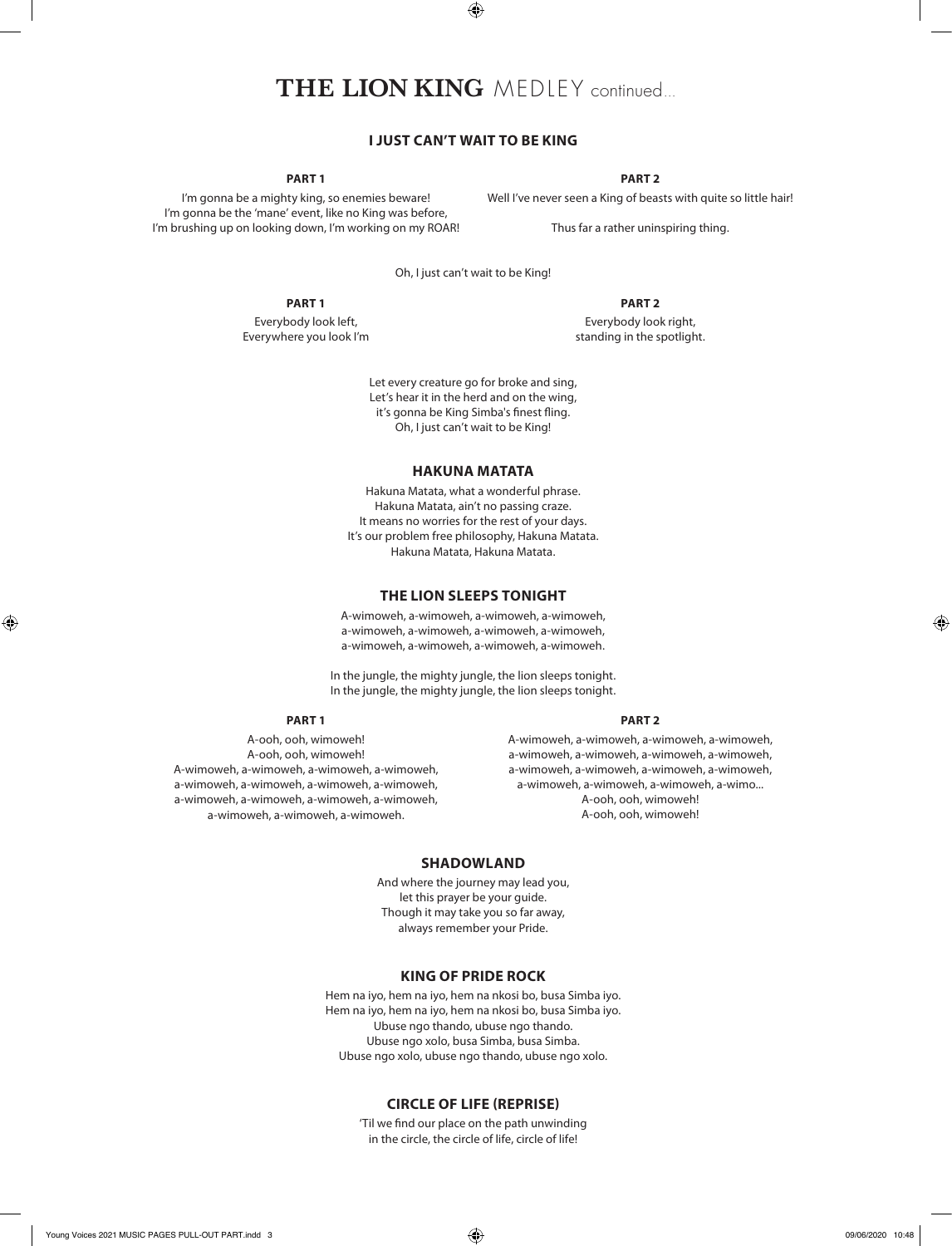# Sing from your Heart

#### **Words and Music by Jon Allen**

There's a song that's living deep inside me, There's a voice that's longing to be set free. I've got to find it now, I gotta give all I've got. Gonna lose myself inside the music, gonna feel the rhythm, gonna use it. This is the chance I have to take, this is my shot.

Shake off your doubt, what's within, let it out.

Sing from your heart with all of your power. Sing with a fire that knows no fear. Sing with your voice your, song for the world to hear.

I may be one but I am one of many and we can make a sound as big as any and if we rise as one, I know that we're gonna shine. I may be young but I am getting stronger. I got a dream that won't wait any longer, a feeling in my bones that's saying: 'This is my time'.

Shake off your doubt, what's within, let it out.

Sing from your heart with all of your power. Sing with a fire that knows no fear. Sing with your voice your, song for the world to hear.

Sing from your heart with all of your power. Sing with a fire that knows no fear. Sing with your voice your, song for the world to hear.

There's a light inside, light inside, light inside. There's a light inside, light inside, light inside.

#### **PART 1**

Sing from your heart. Sing with a fire. Sing with your voice. Sing from your heart. Sing with a fire. Sing with your voice.

**PART 2** There's a light inside, light inside, light inside. There's a light inside, light inside, light inside of you.

Sing from your heart with all of your power. Sing with a fire that knows no fear. Sing with your voice your, song for the world to hear.

Sing from your heart with all of your power. Sing with a fire that knows no fear. Sing with your voice your, song for the world to hear. Your song for the world to hear.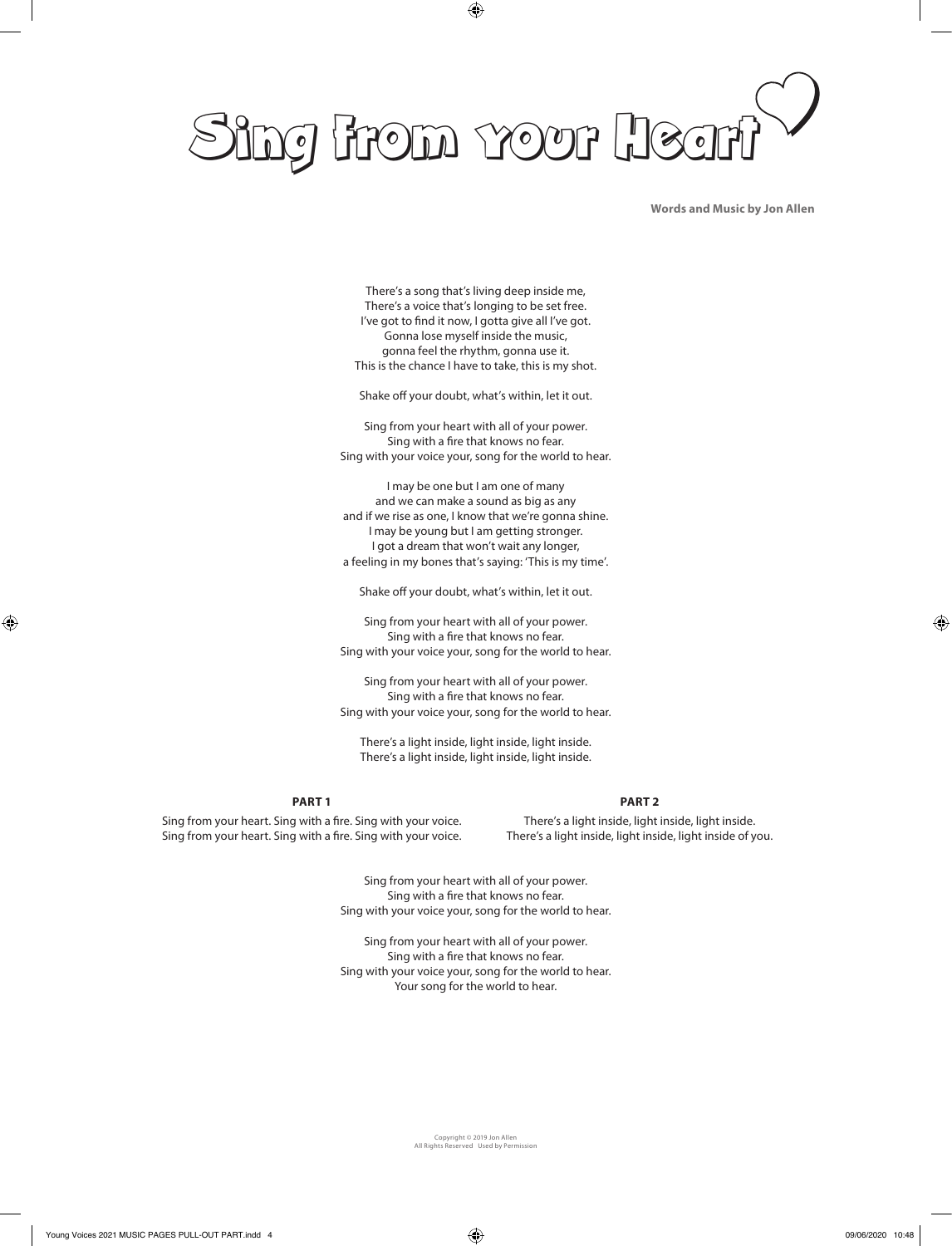

**Words and Music by Bob Merrill**

A boy went back to Napoli because he missed the scenery, the native dances and the charming songs but wait a minute, something's wrong! 'Cos now it's...

Hey, Mambo, Mambo Italiano. Hey, Mambo, Mambo Italiano. Go, go, go, you mixed up Siciliano. All you Calabrese do the Mambo like a crazy with a... Hey, Mambo, don't wanna Tarantella. Hey, Mambo, no more-a mozzarella. Hey, Mambo, Mambo Italiano. Try an enchilada with a fish a bacalala.

Hey, Goombah! I love it how you dance the Rumba. Take in some advice, Paisano, learn-a how to Mambo. If you're gonna be a square you ain't-a gonna go nowhere. Hey, Mambo, Mambo Italiano. Hey, Mambo, Mambo Italiano. Go, go, Joe, shake like-a Giovanno. Hello, che se dice. You get happy in the feets-a when you Mambo Italiano.

Hey, Jadrool, you don't-a have to go to school. Just make it like a big bambino, it's a like a vino. Kid you good-a looking but you don't-a know what's cooking till you... Hey, Mambo, Mambo Italiano. Hey, Mambo, Mambo Italiano. Ho, ho, ho, you mixed up Siciliano. Hello, che se dice. You get happy in the feets-a when you Mambo Italiano.

#### **PART 1**

Hey, Mambo! Italiano. Hey, Mambo! Italiano. Hey, Mambo! Italiano. All you Calabrese do the Mambo like a crazy with a... Hey, Mambo! Italiano. Hey, Mambo! Italiano. Hey, Mambo! Italiano. Hello, che se dice. You get happy in the feets-a when you Mambo Italiano!

#### **PART 2**

Mambo Italiano. Mambo Italiano. Mambo Italia... All you Calabrese do the Mambo like a crazy with a... Mambo Italiano. Mambo Italiano. Mambo Italia... Hello, che se dice. You get happy in the feets-a when you Mambo Italiano!



Copyright © 1954 Golden Bell Songs Copyright Renewed 1982 Administered in the USA and Canada by Music & Media International, Inc. International Copyright Secured All Rights Reserved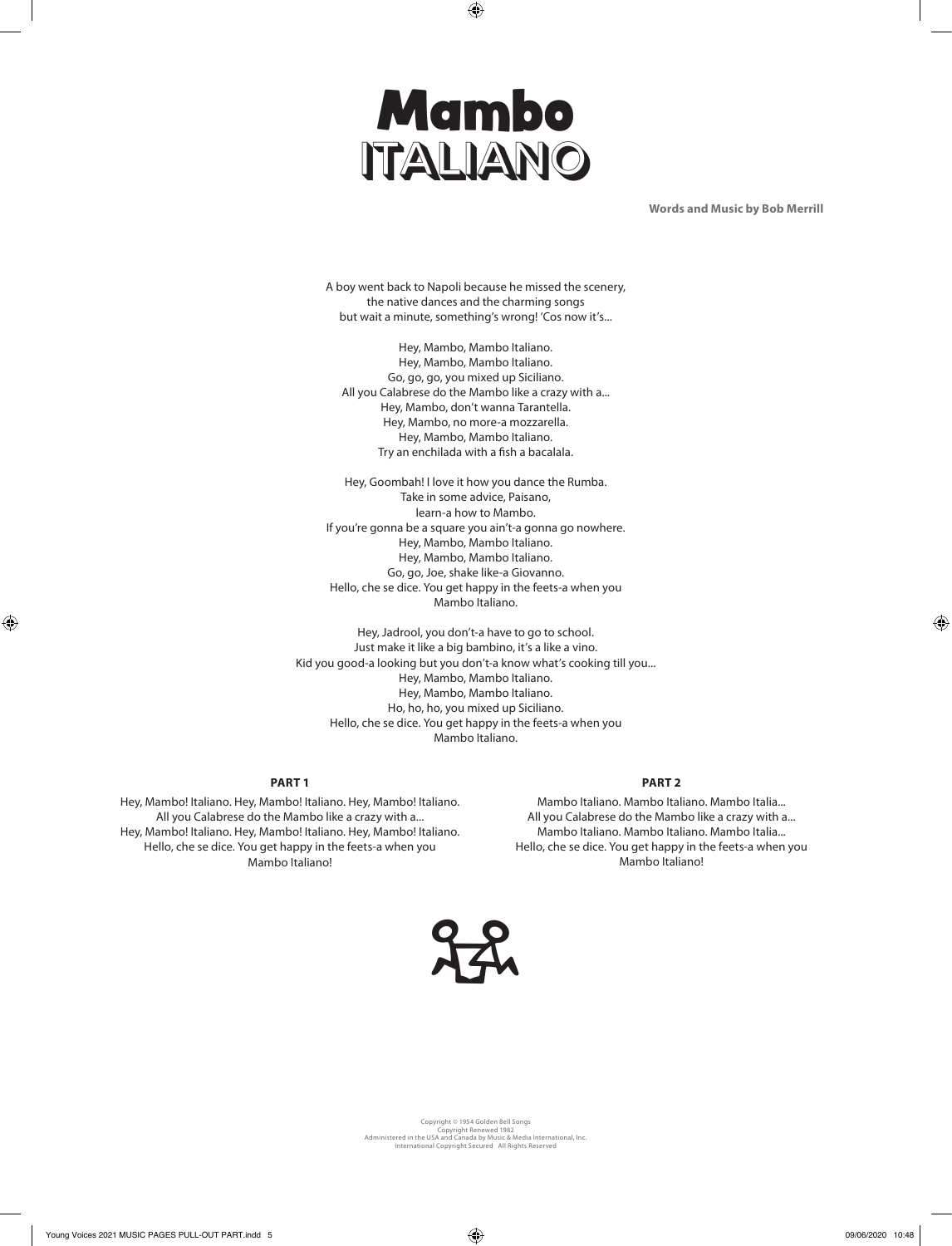

#### **MAGICAL MYSTERY TOUR**

Roll up, roll up for the mystery tour! Roll up, roll up for the mystery tour! Roll up and that's an invitation. Roll up for the mystery tour! Roll up to make a reservation. Roll up for the mystery tour! The Magical Mystery Tour is waiting to take you away, waiting to take you away, take you today.

#### **CAN'T BUY ME LOVE**

Can't buy me love, love. Can't buy me love. I'll buy you a diamond ring, my friend, if it makes you feel alright. I'll get you anything, my friend, if it makes you feel alright. 'Cos I don't care too much for money, money can't buy me love. Can't buy me love, everybody tells me so, can't buy me love. No, no, no, no.

#### **ALL YOU NEED IS LOVE**

Love, love, love. Love, love, love. Love, love, love. There's nothing you can do that can't be done, nothing you can sing that can't be sung. Nothing you can say but you can learn how to play the game, it's easy.

> All you need is love. All you need is love. All you need is love, love. Love is all you need.

#### **LADY MADONNA**

Lady Madonna, children at your feet. Wonder how you manage to make ends meet. Who finds the money when you pay the rent? Did you think that money was heaven sent?

Friday night arrives without a suitcase, Sunday morning creeping like a nun. Monday's child has learned to tie his bootlace. See how they run.

Lady Madonna, lying on the bed, listen to the music playing in your head.

#### **LADY MADONNA**

Words and Music by John Lennon and Paul McCartney<br>Copyright © 1968 Sony/ATV Music Publishing LLC<br>All Rights Administered by Sony/ATV Music Publishing LLC<br>Af Church Street, Suite 1200, Nashville, TN 37219<br>International Copy

#### **WITH A LITTLE HELP FROM MY FRIENDS**

Words and Music by John Lennon and Paul McCartney<br>Copyright © 1967 Sony/ATV Music Publishing LLC<br>Copyright Renewed<br>All Rights Administered by Sony/ATV Music Publishing LLC,<br>424 Church Street, Suite 1200, Nashville, TN 3721

**HELP!**

Words and Music by John Lennon and Paul McCartney<br>Copyright © 1965 Sony/ATV Music Publishing LLC<br>All Rights Administered by Sony/ATV Music Publishing LLC<br>424 Church Street, Suite 1200, Nashville, TN 37219<br>Hermational Copyr

**OB-LA-D1, OB-LA-DA**<br>Words and Music by John Lennon and Paul McCartney<br>Copyright © 1968 Sony/ATV Music Publishing LLC<br>All Rights Administered by Sony/ATV Music Publishing LLC<br>All Rights Administered by Sony/ATV Music Publi

#### **HEY JUDE**

Words and Music by John Lennon and Paul McCartney<br>Copyright © 1968 Sony/ATV Music Publishing LLC<br>All Rights Administered by Sony/ATV Music Publishing LLC<br>4/2 Church Street, Suite 1/200, Nashville, TN 37219<br>International C

#### **MAGICAL MYSTERY TOUR**

Words and Music by John Lennon and Paul McCartney<br>Copyright © 1967 Sony/ATV Music Publishing LLC<br>All Rights Administered by Sony/ATV Music Publishing LLC<br>All Rights Administered by Sony/ATV Music Publishing LLC,<br>1424 Churc

CANT BUY ME LOOP AND LEAD ME AND MOST CONTROLL CONTROLL CONTROLL CONTROLL CONTROLL CONTROLL CONTROLL CONTROLL CONTROLL CONTROLL AND A 424 Church Street, Suite 1200, Nashville, TN 37219<br>International Copyright Renewed by So

#### **ALL YOU NEED IS LOVE**

Words and Music by John Lennon and Paul McCartney<br>Copyright © 1967 Sony/ATV Music Publishing LLC<br>All Rights Administered by Sony/ATV Music Publishing LLC<br>All Rights Administered by Sony/ATV Music Publishing<br>ILC, All Rights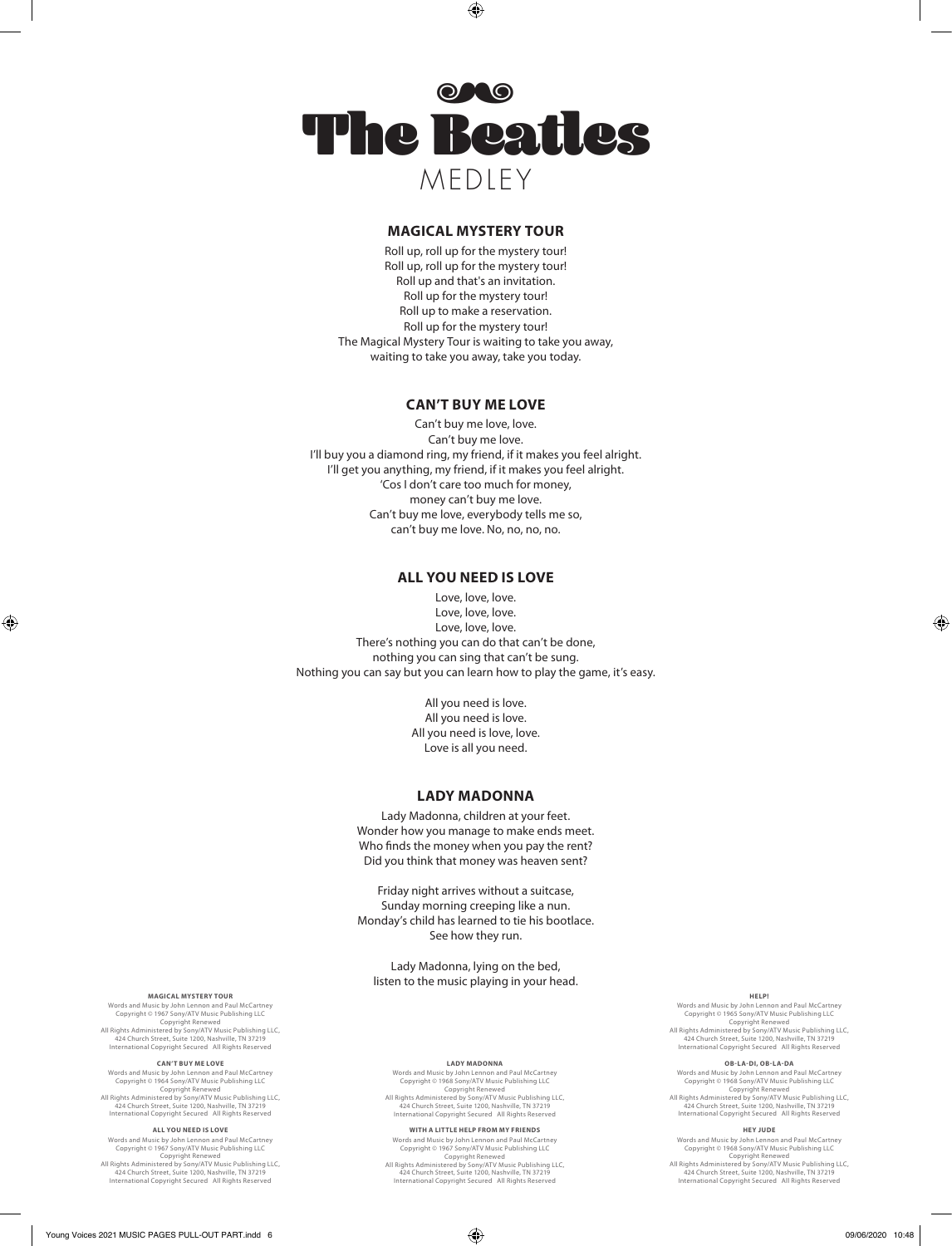# The Beatles MEDLEY continued...

#### **WITH A LITTLE HELP FROM MY FRIENDS**

What would you think if I sang out of tune, would you stand up and walk out on me? Lend me your ears and I'll sing you a song, and I'll try not to sing out of key. Oh, I get by with a little help from my friends. Oh, I get by with a little help from my friends. Mm, gonna try with a little help from my friends.

#### **HELP!**

Help! I need somebody. Help! Not just anybody. Help! You know I need someone. Help!

#### **PART 1**

When I was younger, so much younger than today, I never needed anybody's help in any way. But now these days are gone, I'm not so self assured. Now I find I changed my mind and opened up the doors.

#### **PART 2**

When, when I was young. I never needed anybody's help in any way. Now these days are gone and now I find I changed my mind and opened up the doors.

Help me if you can, I'm feeling down. And I do appreciate you being 'round. Help me get my feet back on the ground. Won't you please, please help me!

#### **OB-LA-DI, OB-LA-DA**

Desmond has a barrow in the market place, Molly is the singer in a band. Desmond says to Molly: 'Girl, I like your face.' And Molly says this as she takes him by the hand: 'Ob-la-di, ob-la-da, life goes on, whoa! La, la, how the life goes on. Ob-la-di, ob-la-da, life goes on, whoa! La, la, how the life goes on."

In a couple of years they have built a home, sweet home. With a couple of kids running in the yard of Desmond and Molly Jones. Ha, ha, ha, ha, ha, ha,

Happy ever after in the market place, Desmond lets the children lend a hand. Molly stays at home and does her pretty face and in the evening she still sings it with the band. 'Ob-la-di, ob-la-da, life goes on, whoa! La, la, how the life goes on. Ob-la-di, ob-la-da, life goes on, whoa! La, la, how the life goes on.' And if you want some more, sing Ob-la-di-bla-

#### **HEY JUDE**

Da, na, na, na, na, na, na, na, na, na, na, hey, Jude! Na, na, na, na, na, na, na, na, na, na, na, hey, Jude! Na, na, na, na, na, na, na, na, na, na, na, hey, Jude! Na, na, na, na, na, na, na, na, na, na, na, hey, Jude!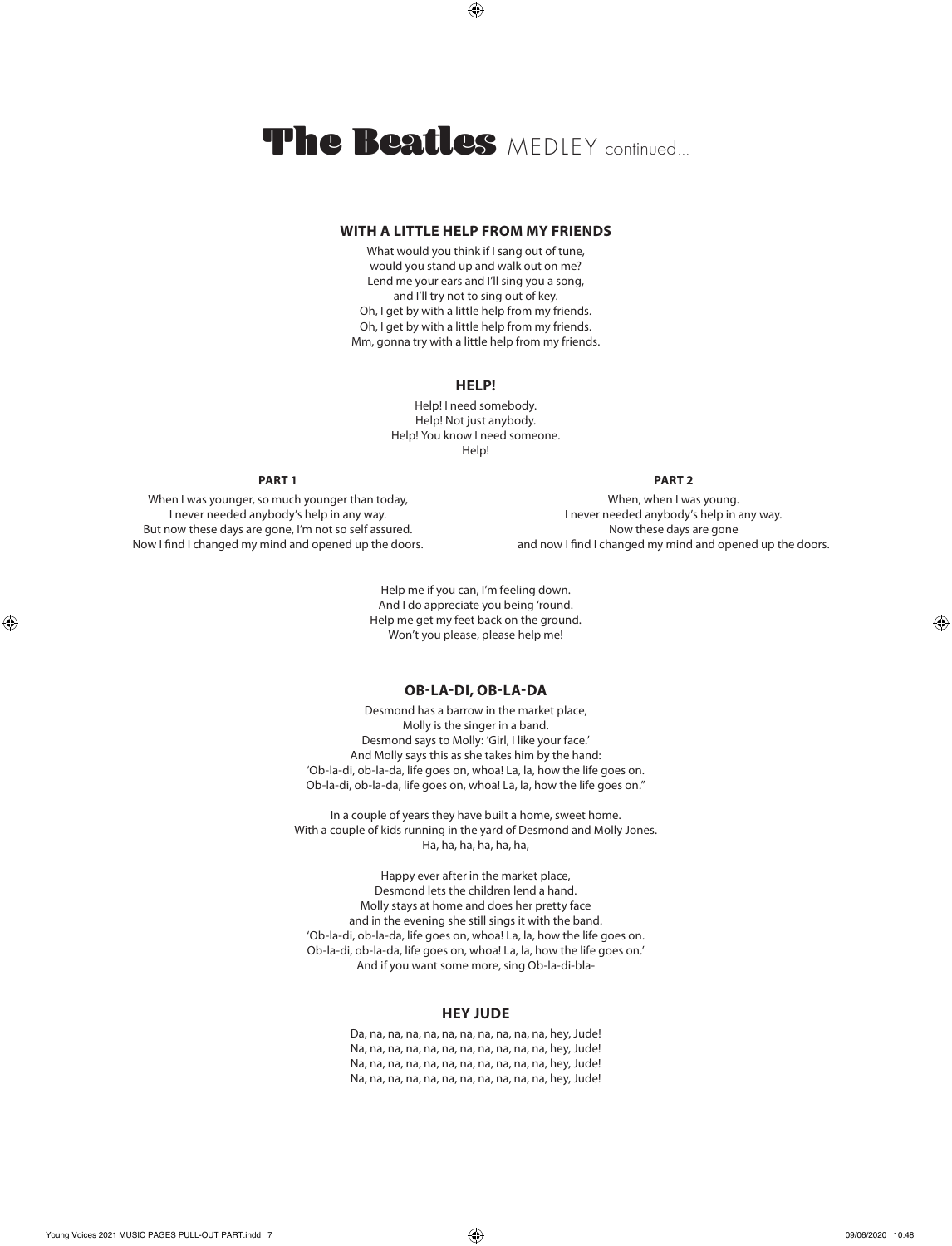

**Words and Music by Skip Scarborough and Bill Withers**

Then I look at you and the world's alright with me. Just one look at you and I know it's gonna be a lovely day. A lovely day.

© 1977 UNICHAPPELL MUSIC INC. and GOLDEN WITHERS MUSIC (ASCAP)<br>All Rights for UNICHAPPELL MUSIC INC. Administered by WARNERL MORTH AMERICA LTD., London W8 5DA<br>All Rights for GOLDEN WITHERS MUSIC (ASCAP) Administered by CH

The Levenia YEAN

**Music by Michael Rutherford and BA Robertson Lyrics by BA Robertson**

Say it loud, say it clear. You can listen as well as you hear. It's too late when we die to admit we don't see eye to eye.

Copyright © 1984, 1988 Concord Music Publishing LLC and R&BA Music Ltd. All Rights for R&BA Music Ltd. Administered by BMG Rights Management (US) LLC All Rights Reserved Used by Permission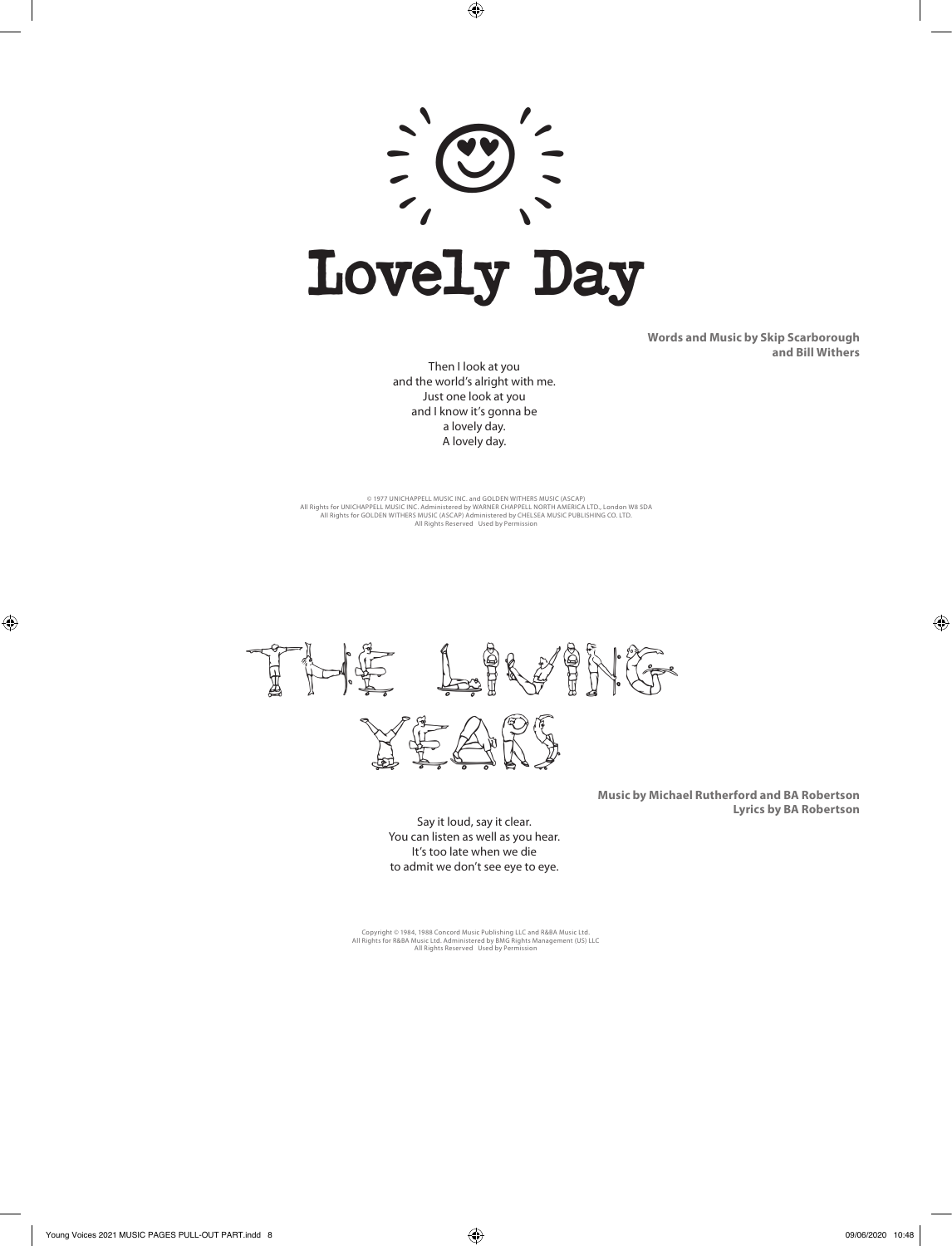

### **THE MUPPET SHOW THEME**

It's time to play the music, it's time to light the lights. It's time to meet the Muppets on the Muppet Show tonight. It's time to put on make up, it's time to dress up right. It's time to get things started, why don't we get things started on the most sensational, inspirational, celebrational, Muppetational, this is what we call the Muppet Show!

#### **LIFE'S A HAPPY SONG**

Everything is great, everything is grand, I've got the whole wide world in the palm of my hand. Everything is perfect, it's falling into place, I can't seem to wipe this smile off my face. Life's a happy song when there's someone by my side to sing along.

> When you're alone, life can be a little low, it makes you feel like you're three foot tall. When it's just you, times can be tough, when there's no-one there to catch your fall.

Everything is great, everything is grand, I've got the whole wide world in the palm of my hand. Everything is perfect, it's falling into place, I can't seem to wipe this smile off my face. Life smells like a rose, with someone to pay, and someone to pose. Life's a piece of cake, with someone to pedal and someone to break! Life is full of glee, with someone to saw, and someone to see. Life's a happy song when there's someone by my side to sing along.

#### **THE RAINBOW CONNECTION**

Why are there so many songs about rainbows? And what's on the other side? Rainbows are visions but only illusions and rainbows have nothing to hide. So we've been told and some choose to believe it, I know they're wrong, wait and see. Someday we'll find it, the rainbow connection, the lovers, the dreamers and me.

> All of us under its spell, we know that it's probably magic.

Have you been half asleep? And have you heard voices? I've heard them calling my name. I've heard it too many times to ignore it, it's something that I'm s'posed to be.

Some day we'll find it, the rainbow connection, the lovers, the dreamers and me. La, da, da, dee, da, da, dee. Da, da, da, da, dee, da, da.

## **MAH-NÀ MAH-NÀ**

Do, do, do, do, do, do, do, do, do, do, do, do, do, do, do, do, do, do, do, do, do, do, do.

Mah, na, mah, na! Do, do, do, do, do. Mah, na, mah, na! Do, do, do, do. Mah, na, mah, na! Do, do, do, do, do, do, do, do, do, do, do, do, do, do, do, do, do, do, do, do.

Me, na, me, ne, me, ne, me, ne, me, ne, ne, ne, ne, ne, ne, ne. Ne, me, ne, ne, ne, ne, ne, ne, ne, ne, ne, ne, ne, ne, ne. Ne?

Mah, na, mah, na! Do, do, do, do, do. Mah, na, mah, na! Do, do, do, do. Mah, na, mah, na! Do, do, do, do, do, do, do, do, do, do, do, do, do, do, do, do, do, do, do, do.

Me, ne, ne, ne, ne, ne. Me, ne, ne, ne, ne, ne, ne, ne. Me, ne, ne, ne, ne, ne, ne, ne. Meh? M<sub>m</sub>?

Mah, na, mah, na! Do, do, do, do, do. Mah, na, mah, na! Do, do, do, do. Mah, na, mah, na! Do, do, do, do, do, do, do, do, do, do, do, do, do, do, do, do, do, do, do, do.

## **HAPPINESS HOTEL**

Oh, there's no fire in the fireplace, there's no carpet on the floor. Don't try to order dinner, there's no kitchen anymore. But if the road's been kinda bumpy and you need to rest a spell, well, welcome home to the Happiness Hotel.

If you've got luggage keep it handy but you're running out of luck 'cos the bellhops aren't too organised and the elevator's stuck. Still if you don't mind friendly animals and can learn to stand the smell, well, welcome home to the Happiness Hotel.

> Oh, there are bugs and there are lice. Sure we have our little problems but you'll never beat the price.

We've got every kind of critter, we've got every kind of pest but we treat them all like equals just like any other guest. Though you're cleaner than the others, still as far as we can tell, you'll fit right in to the Happiness Hotel. You'll fit right in to the Happiness Hotel!

**THE MUPPET SHOW THEME** from the Television Series Words and Music by Jim Henson and Sam Pottle © 1976 Fuzzy Muppet Songs Copyright Renewed. All Rights Reserved. Used by Permission.

**LIFE'S A HAPPY SONG** from THE MUPPETS Words and Music by Bret McKenzie © 2011 Fuzzy Muppet Songs All Rights Reserved. Used by Permission.

**THE RAINBOW CONNECTION** from THE MUPPET MOVIE Words and Music by Paul Williams and Kenneth L. Ascher © 1979 Fuzzy Muppet Songs All Rights Reserved. Used by Permission. **MAH-NÀ MAH-NÀ**

By Piero Umiliani<br>Copyright © 1966 by Edward B. Marks Music Company for the world except Italy<br>Copyright Renewed<br>All Rights Reserved<br>Used by Permission<br>Discopyright Secured All Rights Reserved

**HAPPINESS HOTEL** from GREAT MUPPET CAPER Words and Music by Joe Raposo © 1981 Fuzzy Muppet Songs All Rights Reserved. Used by Permission.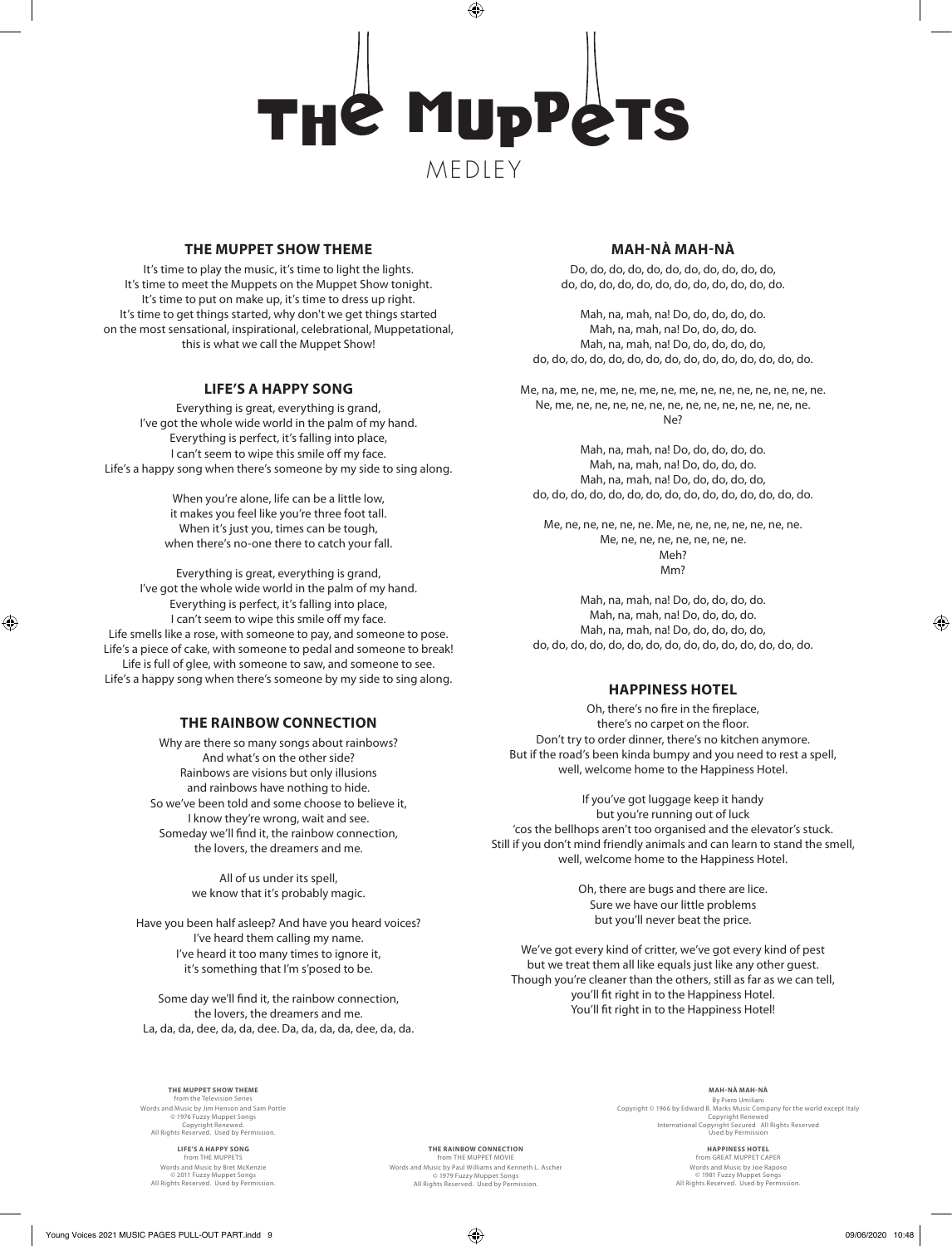

#### **GREATEST DAY**

Tonight this could be the greatest night of our lives. Let's make a new start, the future is ours to find. Can you see it? Can you see it in my eyes? Can you feel it now? Can you hold it in your arms tonight?

#### **PART 1**

Hold on, hold on. Hold on, hold on. Hold on, hold on. **PART 2**

Tonight. Tonight, yeah, yeah.

Oh, stay close to me. Stay close to me. Watch the world come alive tonight.

#### **TITANIUM**

You shout it out but I can't hear a word you say, I'm talking loud, not saying much. I'm criticised but all your bullets ricochet. Shoot me down but I get up. I'm bulletproof, nothing to lose, fire away, fire away. Ricochet, you take your aim, fire away, fire away. You shoot me down but I won't fall, I am titanium. You shoot me down but I won't fall, I am titanium.

#### **COUNT ON ME**

Ah, ha.

If you're tossin' and you're turnin' and you just can't fall asleep, I'll sing a song beside you. And if you ever forget how much you really mean to me, every day I will remind you, oh. Find out what we're made of when we are called to help our friends in need.

You can count on me like one, two, three, I'll be there. And I know when I need it I can count on you like four, three, two, you'll be there. 'Cos that's what friends are s'posed to do, ah, yeah. Ooh, ooh, yeah, yeah.

**GREATEST DAY**<br>
Words and Music by Mark Owen, Gary Barlow, Howard Donald and Jason Orange<br>
Copyright © 2008 UNIVERSAL MUSIC PUBLISHING MGB LTD.,<br>
SONY/ATV MUSIC PUBLISHING UK LIMITED and BMG VM MUSIC LTD.<br>
All Rights for U

**TTANIUM**<br> **TTANIUM**<br> **TTANIUM**<br>
Copyright © 2011 EMI Music Publishing Ltd., What A Publishing Ltd.,<br>
Copyright © 2011 EMI Music Publishing Ltd., What A Publishing Ltd.,<br>
KMR Music Royalties II SCSp, Piano Songs and Afroja

Words and Music by **Bruno Mars, Ari Levine and Philip Lawrence**<br>2009, 2010 BMG FIREFLY, MARS FORCE MUSIC, BMG GOLD SONGS, TOY PLANE MUSIC<br>ILC, UNIVERSAL MUSIC CORP., NORTHSIDE INDEPENDENT MUSIC PUBLISHING,<br>LLC, UNIVERSAL M

#### **REACH**

Words and Music by Cathy Dennis and Andrew Todd<br>Copyright © 2000 EMI Music Publishing Ltd. and Universal Music Publishing MGB Ltd<br>All Rights on behalf of EMI Music Publishing Ltd. Administered by Sony/ATV Music<br>Publishing

#### **FASCINATION**

Words and Music by Anders Bonlokke Copyright © 2004 GOOD SONGS PUBLISHING A/S All Rights Administered by UNIVERSAL MUSIC PUBLISHING AB All Rights Reserved Used by Permission

#### **NOTHING'S GONNA STOP US NOW**

Words and Music by Diane Warren and Albert Hammond Copyright © 1986, 1987 by Universal Music - MGB Songs, Realsongs and Albert Hammond Music All Rights for Albert Hammond Music Administered by BMG Rights Management (UK) Ltd. International Copyright Secured All Rights Reserved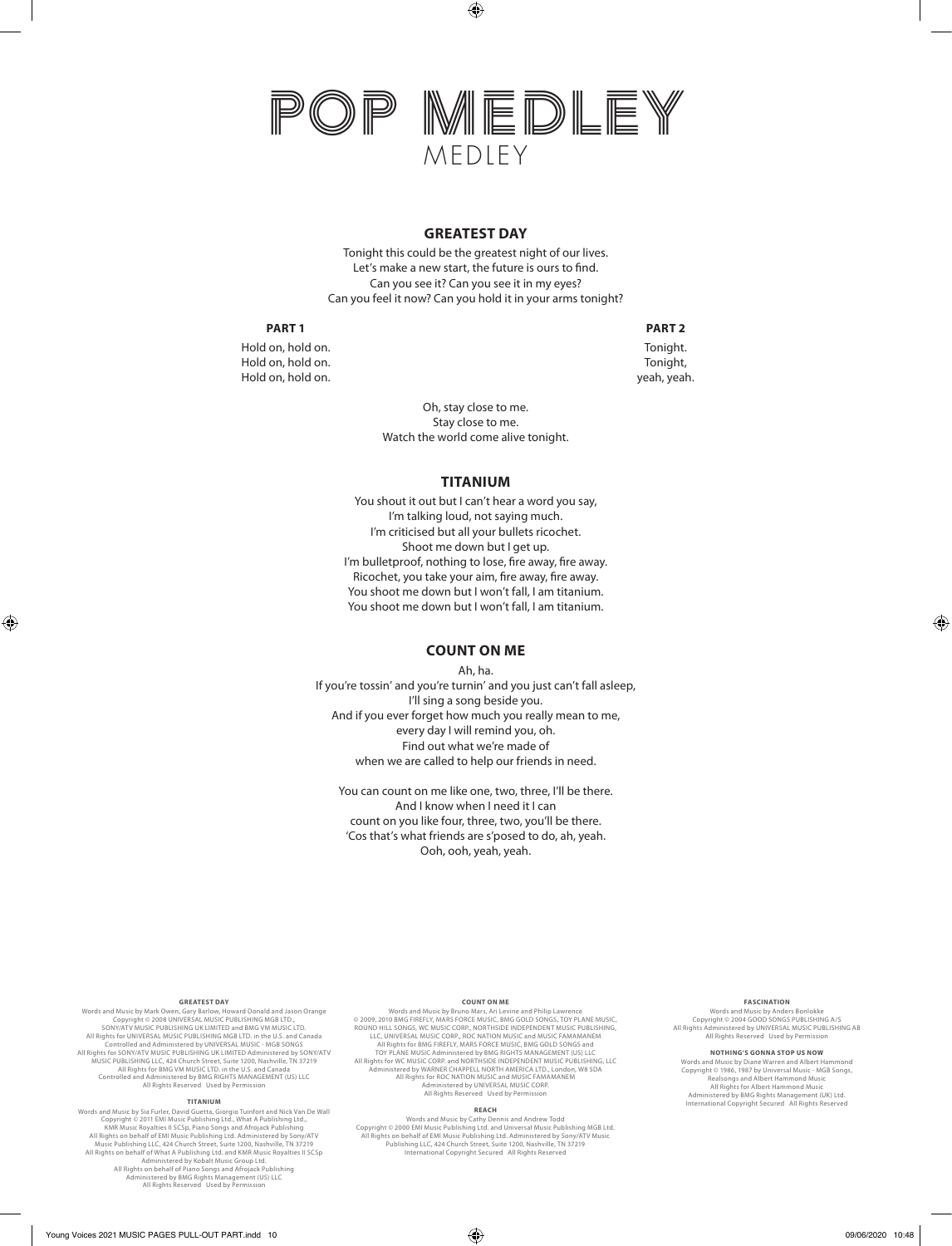# DP MEDLEY MEDLEY continued...

#### **REACH**

When the world leaves you feeling blue, you can count on me, I will be there for you. When it seems all your hopes and dreams are a million miles away, I will reassure you. We've got to all stick together, good friends are there for each other. Never ever forget that I got you and you got me so...

Reach for the stars, climb every mountain higher. Reach for the stars, follow your heart's desire. Reach for the stars and when that rainbow's shining over you, that's when your dreams will all come true!

#### **FASCINATION**

Passion is our passion, in the moonlight, on a joyride. Easy living, Leave the young dudes in their high boots.

Fascination, fascination, it's just the way we feel. Fascination, fascination, it's just the way we feel. We love this exultation, oh, oh, whoa, oh. We want the new temptations, oh, oh, whoa, oh. It's like a revelation, oh, oh, whoa, oh, We live on fascination!

#### **NOTHING'S GONNA STOP US NOW**

And we can build this thing together, standing strong forever, nothing's gonna stop us now. And if this world runs out of lovers, we'll still have each other, nothing's gonna stop us.

#### **PART 1**

Nothing's gonna stop us.

## **PART 2**

And we can build this thing together, standing strong forever,

Nothing's gonna stop us now. And if this world runs out of lovers, we'll still have each other, nothing's gonna stop us, nothing's gonna stop us now! Stop us now!